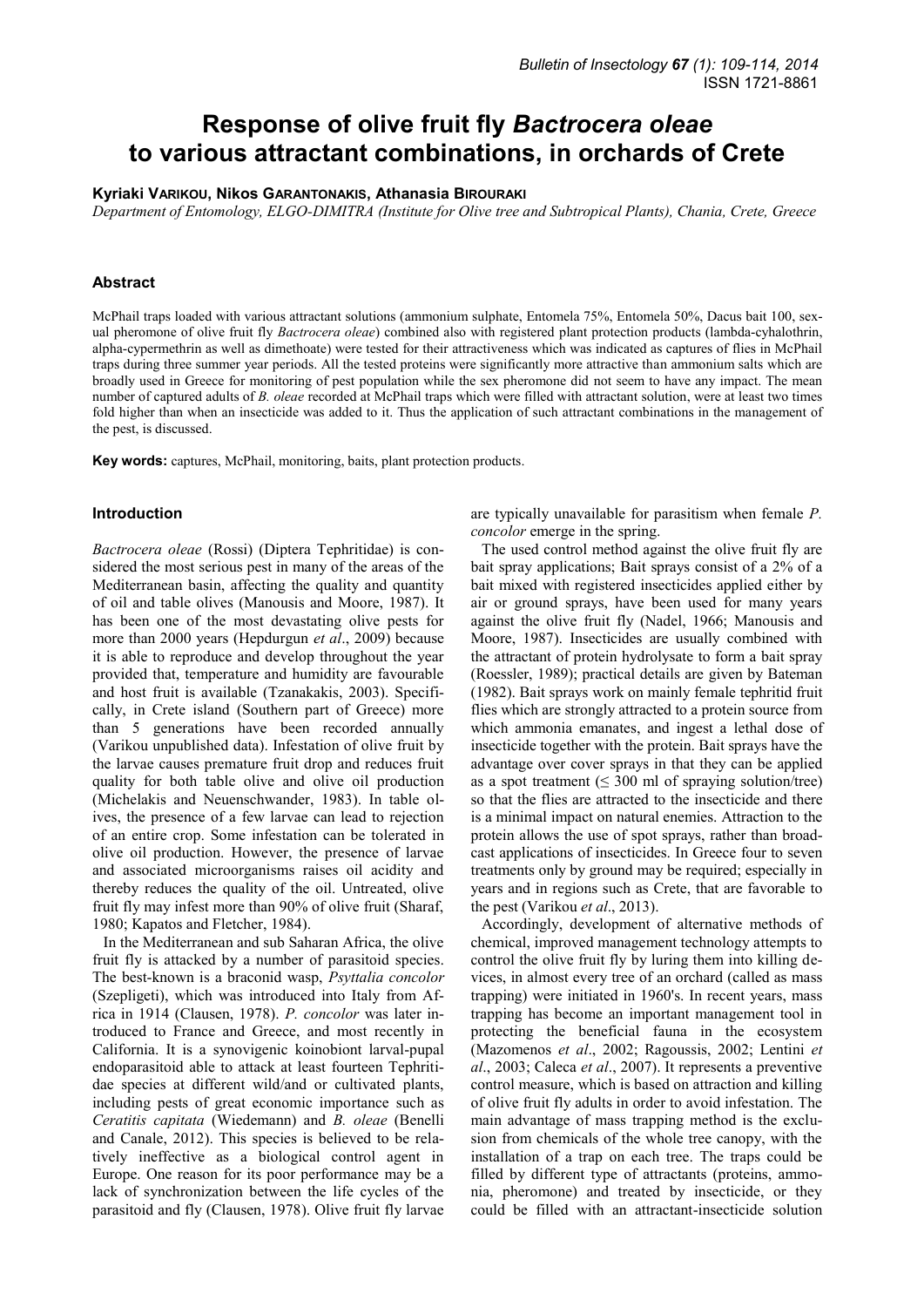(Haniotakis *et al*., 1983; Barcley and Haniotakis, 1991; Bjeliš, 2006). Numerous researches have been carried out on the trap type and trap solution (registered insecticide and attractant solution), number of the traps per hectare and trapping duration, attractiveness of trap solution etc. resulted in the development of a better attract and kill system based on the idea of bait sprays. It has been referred a better efficacy of mass trapping method compared to bait sprays (Broumas and Haniotakis, 1987; Delrio and Lentini, 1993; Broumas *et al*., 1998; Bjeliš, 2006), but more expensive; the cost of the mass trapping method in regular olive orchards, which require a trap density of one trap per two trees and no complementary bait sprays, is approximately 30% higher than the cost of the bait spray method (Broumas *et al*., 2002).

Nowadays, electronic techniques such as an innovative, integrated agro-environmental Location-Aware System suitable for the ground spray applications of the olive fruit fly was used and evaluated for its effectiveness in order to reduce the duration of sprayings, minimizing their cost and the possibility of cancelling of a spraying application due to meteorological conditions (Pontikakos *et al*., 2012).

Concerning monitoring of olive fly population, the glass McPhail trap baited with 2% ammonium sulphate solution or hydrolyzed protein has been used for over 50 years in several Mediterranean countries and they are commonly used in Greece for monitoring the olive fruit fly (Rössler, 1989; Katsoyannos, 1992; Haniotakis, 2005); protein hydrolysates have been proved to be more attractive (Orphanidis *et al*., 1958; Prokopy and Economopoulos, 1975) than ammonium salts (Prophetou *et al*., 2003). Despite this, McPhail traps are usually loaded with this latter attractant during the whole period (summer and autumn) in Greek olive groves (Katsoyannos and Kouloussis, 2001).

At all the above mentioned methods of *B. oleae* management, the attractants are major components of monitoring and control of the pest. However, only a few comparative studies among these attractants have been done before concerning their attractiveness in monitoring olive fruit fly population, their attractant duration, their combination with insecticides (especially pyrethroids) or with others, their efficacy in bait sprays and mass trapping systems while no study concerning the used concentrations.

In this study, results obtained from the evaluation of various food and sex attractants are reported in order to improve monitoring olive fruit fly populations in olive orchards. Also, bait spraying solutions applied in McPhail traps were tested in order to improve the method of bait spray by ground applications as well as mass trapping with a goal to develop environmentally safe method of pest control.

# **Materials and methods**

## Experimental area

All field experiments were conducted on the island of Crete (southern part of Greece) on a 1.1 ha olive grove (cv. 'Koroneiki' with small fruit, an olive oil producing

variety) located in Nerokourou village (35°28'36.18"N 24°02'33.25"E 53 m a.s.l., 5 km NE of Chania), during summer period of 2003, 2010 and 2012. The olive trees were 25-30 years old, 7-10 m tall and 6-7 m apart; the tree density was about 200 trees/ha. The grove was not irrigated. During 2003, 2010 and 2012, the mean olive fruit production/tree at the experimental orchard was estimated about 40, 70 and 60% respectively. No chemical treatment was applied during the experiment trial periods.

# Efficacy of various food attractants

During 2003 (23/7-19/11/03) olive fruit fly attractants of *B. oleae* were tested in McPhail traps: hydrolyzed proteins such as 'E50' (Entomela 50, 17% w/w urea and percentage of protein equal to 50% w/w, Stavrakis, Viotia, Greece), 'E75' (Entomela 75, 25% w/w urea and percentage of protein equal to 75% w/w, Stavrakis, Viotia, Greece), 'Db' (Dacus bait 100, consists of 4% w/w ammonium salts, 3-4% w/w of free L- Amino acids and protein equal to 55% w/w, EVYP LLP, Thessaloniki, Greece) all in liquid form, and 'A' (ammonium sulphate) in 2% formulation separately or in combinations with the 'Sp' (Sex pheromone of the olive fruit fly 1,7 dioxaspiro [5.5] undecane). The pheromone dispenser of Eco-Trap (Vioryl. S.A., Athens, Greece) loaded with 50 mg of spiroacetal was attached to each trap (Mazomenos *et al*., 2002).

Efficacy of food attractants mixed with the registered plant protection products

Similarly, during 2010 (20/7-1/11/10) and 2012 (10/7-  $6/11/12$ ), the efficacy of 'Db' and 'E75' was tested in 2% formulation separately or in combinations with the registered plant protection products at the recommended doses against the olive fruit fly; alpha-cypermethrin (Class: pyrethroid; Fastac 10SC; 300 cc/hl; BASF, Hellas) and lambda-cyhalothrin (Class: pyrethroid; Karate with Zeon technology 10 CS; 125 cc/hl; Syngenta, Hellas) during 2010 while dimethoate (Class: organophosphate; Dimethoate 40EC; 750 cc/hl; Bayer, Hellas) were mixed with 'Db' and 'E75'during 2012. 'A' and Success (Class: Spinosyn; Success; 3.7 lt/hl; Dow AgroSciences SA Ltd; a readymade product which includes in a formulation a new fruit fly bait developed by the company) were also evaluated for their attractiveness in McPhail traps. All treatments were compared to control which was water.

## Experimental design

The experimental design used randomized block with three replications. Each block has one representative of each treatment. The traps were 21 m apart inside and between blocks. The traps were installed in the northern part of a tree at a height of about 1.5 meters. Olive fruit fly captures of traps were checked once a week during 2003 and twice a week during 2010 and 2012, during all the trial. After collecting the captured olive fruit flies (females and males) from the traps, these were rotated sequentially in the same block in a clockwise way while the solution was replaced with fresh one. The criterion chosen to proceed with rotation was to avoid the influence of the position of the trap on fly captures.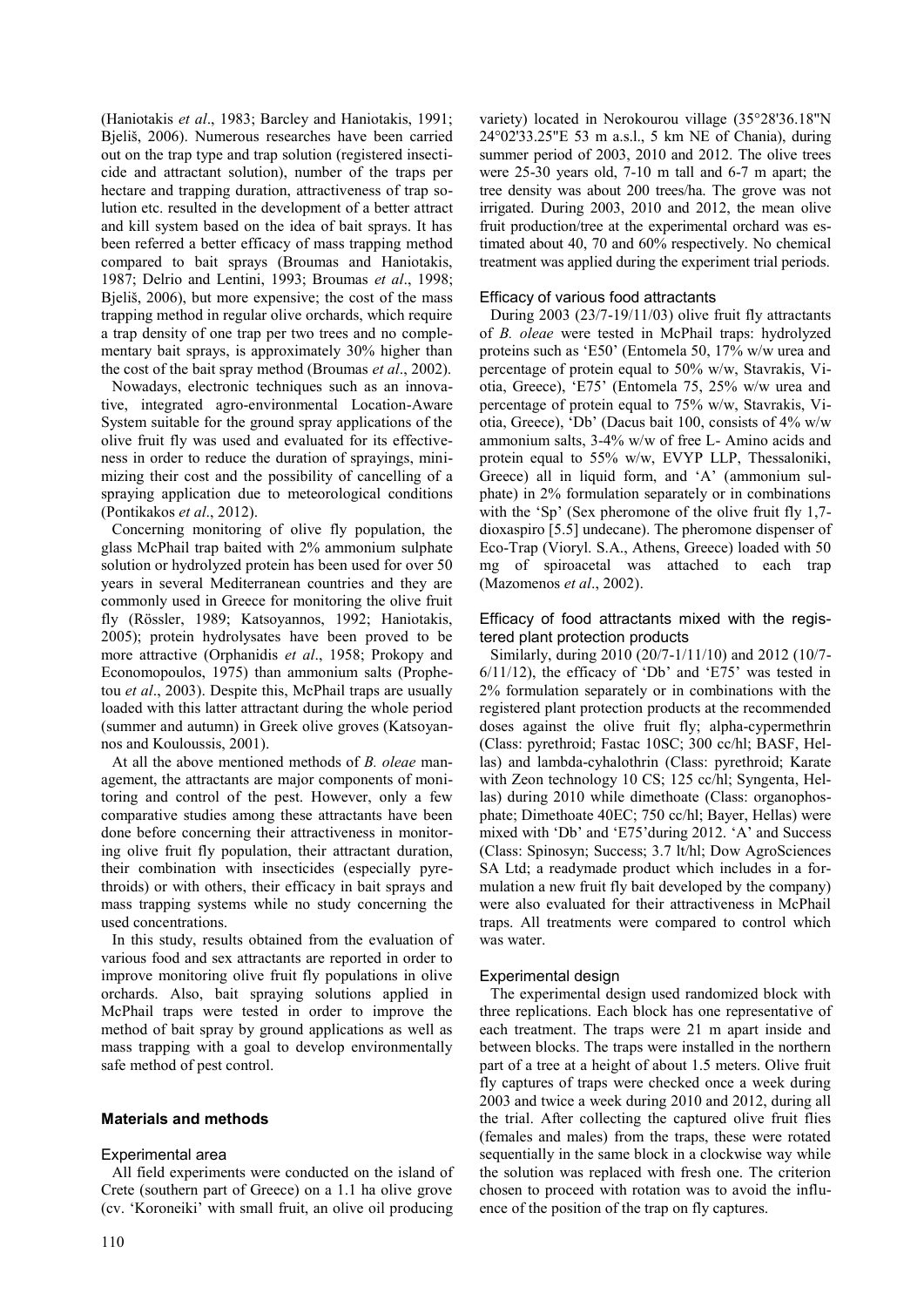### Data analysis

The number of captured adults of *B. oleae* in McPhail traps was analyzed separately for each year and each trial, using one-way analysis of variance (ANOVA) and means were separated using the Tukey's honestly significant difference (HSD) test. Data analysis and fitted curves were carried out using the statistical package JMP (SAS Institute, 2008).

# **Results**

#### Efficacy of the tested food attractants

The obtained data from the study indicated that olive fruit fly adults showed different degrees of preference to the different tested food attractants. When 'Db', 'E75' and 'E50' were tested alone for their attractiveness, they captured significantly higher mean number of olive fruit flies than just 'Sp' while 'A' captured significantly lower mean number of olive fruit flies

than 'Db', 'E50' and 'Db+Sp' treatments. Also, the addition of 'Sp' to proteins did not influence significantly their attractiveness (F = 14.293; df = 9,500; P < 0.05) (figure 1).

#### Efficacy of the tested food attractants mixed with the registered plant protection products

During summer of 2010, the addition of plant protection products in the attractant solution reduced significantly the fly captures in traps (2-5 times less)  $(F = 10.753; df = 11,356; P < 0.05)$ . All tested baits captured significantly higher mean number of flies than 'A' as well as Success treatment (figure 2).

Similarly during summer of 2012, the addition of plant protection products in the attractant solution reduced  $(> 2$  times) significantly the fly captures in McPhail traps while the tested baits captured significantly higher mean number of flies than 'Db+a-cype' and significantly lower than the other treatments  $(F = 26.94$ ;  $df = 10.1154$ ;  $P < 0.001$ ) (figure 3).



**Figure 1.** Mean number of captured adults per trap and week for each treatment during summer 2003. Bars with the same letter (s) are not significantly different at  $P < 0.05$ . Ammonium sulphate 'A', Entomela 75% 'E75', Entomela 50% 'E50', Dacus bait 100 'Db', sexual pheromone 'Sp', water 'W'.



**Figure 2.** Mean number of captured adults per trap and 3 day period for each treatment during summer 2010. Bars with the same letter (s) are not significantly different at  $P < 0.05$ . Water 'W', Ammonium sulphate 'A', Entomela 75% 'E75', Dacus bait 100 'Db', lambda-cyhalothrin 'l-cyha', alpha-cypermethrin 'a-cype', Success 'S'.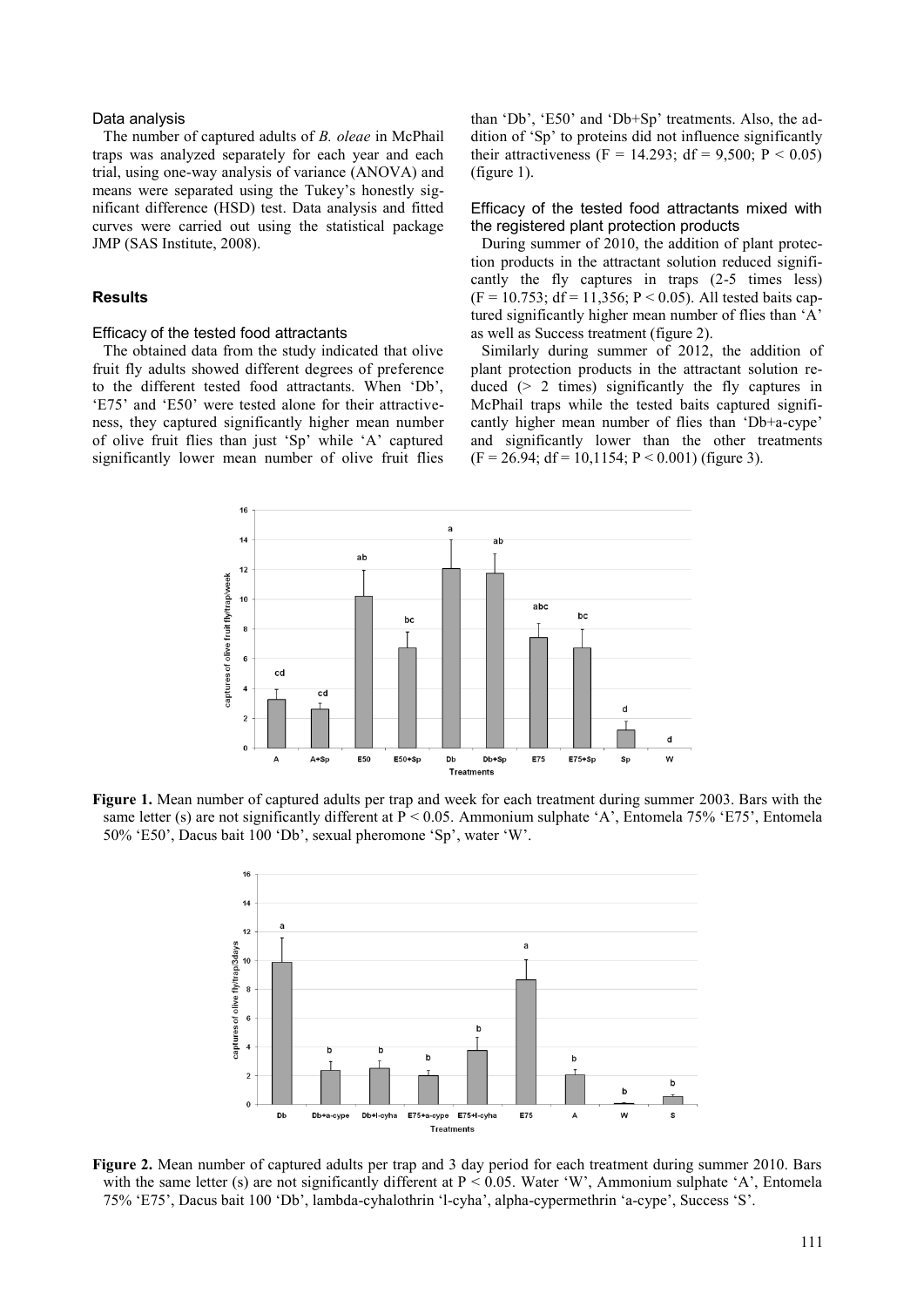

**Figure 3.** Mean number of captured adults per trap and 3 day period for each treatment during summer 2012. Bars with the same letter (s) are not significantly different at  $P < 0.05$ . Water 'W', Ammonium sulphate 'A', Entomela 75% 'E75', Dacus bait 100 'Db', lambda-cyhalothrin 'l-cyha', alpha-cypermethrin 'a-cype', Dimethoate 'dime', Success 'S'.

## **Discussion and conclusions**

Ammonium salts have long been used as lure in fruit fly traps although it has been reported as a weak attractant (Ripley and Hepburn, 1929; McPhail, 1939; Gow, 1954) compared to proteins (Prokopy and Economopoulos, 1975; Haniotakis, 2005). However in Greek orchards, ammonium salts is still used in McPhail for monitoring the olive fruit fly population during the whole period (summer and autumn) though it has been proved, that its attractivity was significantly reduced compared to all the tested protein hydrolysates during both summer and autumn conditions; the mean number of captured adults of *B. oleae* were more than two times fold higher in all the tested proteins than in the ammonium solution. Generally among the food-based attractants, proteinhydrolysates are highly attractive to female Dacinae (Metcalf, 1990) as well as a variety of other fruit flies (Steiner *et al*., 1961), because they require a source of protein to complete egg maturation; this requirement is probably the main cause for the strong attraction of females towards decomposing proteinaceous substances, first observed by McPhail (1939). Since ammonia, is emitted from decomposing proteins, it was assumed that attraction of fruit flies to protein baits is related to the release of ammonia. Mazor *et al*. (1987) suggested that *C. capitata* response to protein baits is affected not only by ammonia but by other volatiles as well.

In addition, researches have been carried out providing a direct comparison of McPhail captures baited with ammonium salts or proteins, and the actual olive fruit fly population within an orchard showing that the captures of traps loaded with the former (Varikou *et al*., 2013) or the latter attractant (Neuenschwander and Michelakis, 1979) are not so validated in the evaluation of the actual population in the field. The use of the ammonium salts in McPhail traps for monitoring the *B. oleae* population must be redefined and the identification of superior protein hydrolysates would be useful for

improving the sensitivity of traps for early detection of the actual fly population in the olive orchard. This is very important in *B. oleae* management especially during autumn months, where the use of such inefficient trophic solutions in monitoring traps may not record the real number of flies and this can be a disaster for olive production.

Concerning fruit fly pheromones, they have been reported to have limited success (Landolt and Averill, 1999) since their action is not understood completely (Kuba, 1991). In this study, the addition of 'Sp' of the olive fruit fly in the attractant solution did not increase significantly the olive fruit fly captures. Instead, other research papers report that a combination of traditional trapping systems such as the McPhail trap and sex pheromone-baited traps gives the best population monitoring information for pest management purposes (Montiel, 1989). In addition other traps such as sticky panels baited with food or sex attractants have been calibrated and used in different countries for monitoring populations in cases of various environmental and climatic conditions (Mazomenos *et al*., 2002; Haniotakis, 2005).

The addition of plant protection products such as pyrethroids (lambda-cyhalothrin, alpha-cypermethrin) or organophosphorous (dimethoate) in the attractant solution reduced the attractiveness of the spraying solution to *B. oleae* adults. The best combination of attractant and insecticide seemed to be all tested proteins ('E75' and 'Db') plus pyrethroids instead of organophosphorous. There is probably a repellent affect of the tested insecticides to the olive fruit flies when the tested solution is three days old. A mixture of Provesta protein and malathion was reported to be repellent in *C. capitata* (Vargas *et al*., 2002) or deter feeding (Prokopy *et al*., 1992). Similarly Moustafa (2009) reported that adding a pesticide to the food attractant preparations obviously reduced the attractiveness of the lures to *C. capitata* and *Bactrocera zonata* (Saunders) adults.

Another disadvantage of the used attractants is their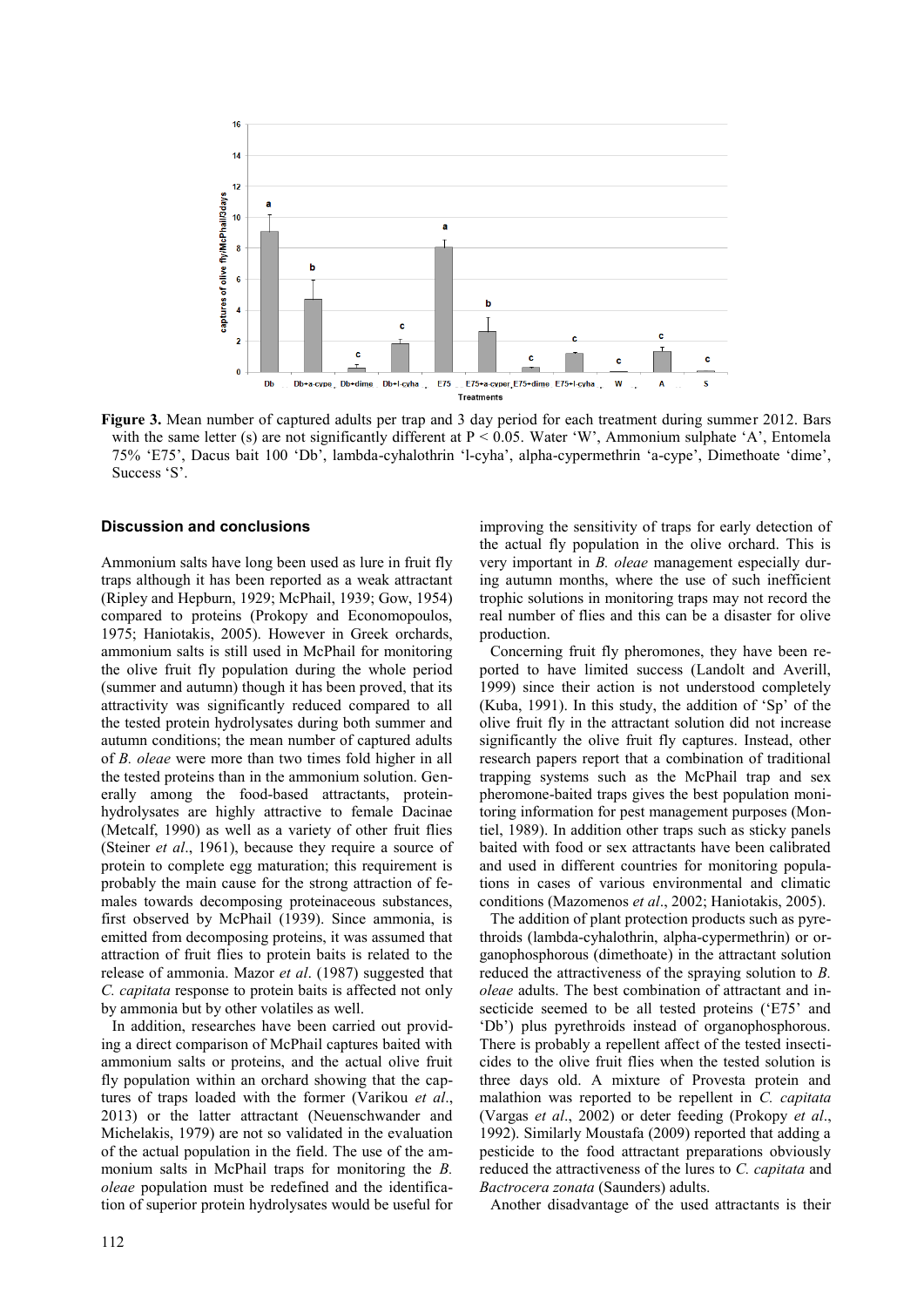attractant duration; they do not seem to last more than 3- 6 days in traps and more than 3 days in bait spray applications (Varikou unpublished data). It has been referred that aged baits (four-day old) were not as attractive to *C. capitata* as fresh baits (Vargas *et al*., 2002). In addition, as Broumas *et al*. (1998) referred, the active life of insecticides or pheromone dispensers used in traps for mass trapping, cover the entire period of fruit susceptibility to the pest but the used food attractant does not. The findings of this study provide useful fields for further investigations regarding *B. oleae* management and especially real effectiveness of the spraying solution applied at the olive foliage.

A search for a new attractant, or a new formulation of the present attractants is presently on a way; new born insecticides consists of more 'improved' bait and insecticide in one formula such as Success. Although Success did not perform well in McPhail traps, it has been reported to be very effective in bait spray from the ground applications against *B. oleae* as well as *C. capitata*  (Varikou unpublished data). This is due to the accumulation of the bait formulation in large spraying spots (diameter  $> 7$  mm) on the olive foliage which are renewed and release odours to the flies with the morning humidity.

Future IPM research of *B. oleae* should emphasize in the identification of a new protein which will improve the sensitivity of McPhail traps in recording the actual olive fruit fly population, it should be more stable under extreme conditions, attract for a long time, combine well with insecticides in bait sprays and in 'Lure and Kill' devices. At the end, more research is needed in optimization of the protein and toxicants that are included in bait so that non-target effects of broad spectrum contact poisons can be avoided and acceptable crop protection will be determined.

## **Acknowledgements**

This study was carried out in Chania olive groves as part of the Greek National programme against the olive fruit fly.

#### **References**

- BARCLEY H. J., HANIOTAKIS G. E., 1991.- Combining pheromone-baited and food- baited traps for insect pest control: Effects of developmental period.- *Researches on Population Ecology*, 33 (2): 269-285.
- BATEMAN M. A., 1982.- Chemical methods for suppression or eradication of fruit fly populations, pp. 115-128. In: *Eco*nomic fruit flies of the South Pacific region, 2<sup>nd</sup> edn. (DREW R. A. I., HOOPER G. H. S., BATEMAN M. A. M., Eds).- Queensland Department of Primary Industries, Brisbane, Australia.
- BENELLI G., CANALE A., 2012.- Do tephritid-induced fruit volatiles attack males of the fruit flies parasitoid *Psyttalia concolor* (Szepligeti) (Hymenoptera; Braconidae).- *Chemoecology*, 23: 191-199.
- BJELIŠ M., 2006.- Suzbijanje maslinine muhe *Bactrocera oleae* Gmel. (Diptera, Tephritidae) metodom masovnog lova.- *Fragmenta Phytomedica et Herbologica*, 29 (1-2): 35-48.
- BROUMAS T., HANIOTAKIS G., 1987.- Further studies on the control of the olive fruit fly by mass-trapping, pp. 561-565. In: *Proceedings international symposium on fruit flies of economic importance*, September 1986, Crete.
- BROUMAS T., HANIOTAKIS G., LIAROPOULOS C., TOMAZOUI T., RAGOUSIS N., 1998.- Effect of attractant, trap density and deployment on the efficacy of the mass trapping method against the olive fruit fly, *Bactrocera oleae* (Diptera: Tephritidae).- *Annales de l'Institut Phytopathologique Benaki*, 18: 67-80.
- BROUMAS T., HANIOTAKIS G., LIAROPOULOS C., TOMAZOU T., RAGOUSSIS N., 2002.- The efficacy of an improved form of the mass-trapping method, for the control of the olive fruit fly, *Bactrocera oleae* (Gmelin) (Dipt., Tephritidae): pilotscale feasibility studies.- *Journal of Applied Entomology*, 126: 217-223.
- CALECA V., RIZZO R., BATTAGLIA I., PALUMBO M., 2007.- Tests on the effectiveness of mass trapping by Eco-trap (Vioryl) in the control of *Bactrocera oleae* (Gmelin).- *Bulletin OILB/srop*, 30 (9): 139-145.
- DELRIO G., LENTINI A., 1993.- Applicazione della tecnica delle catture massali contro il *Dacus oleae* in due comprensori olivicoli della Sardegna, pp. 93-99. In: *Atti del Convegno "Lotta Integrata in olivicultura"*, Progetto Finalizzato MAF "Lotta biologica ed integrata", 21 November 1991, Firenze, **Italy**
- GOW P. L, 1954.- Proteinaceous bait for the oriental fruit fly.- *Journal of Economic Entomology*, 47: 153-160.
- HANIOTAKIS G. E., 2005.- Olive Pest control: present status and prospects.- *IOBC/wprs Bulletin*, 28: 1-9.
- HANIOTAKIS G. E., KOZYRAKIS M., HARDAKIS I., 1983.- Applications of pheromones for the control of the olive fruit fly, pp. 164-171. In: *Proceedings, international conference on integrated plant protection*, Hungarian Society of Agricultural Sciences, Plant Protection Section, 4-9 July 1983, Budapest, Hungary.
- HEPDURGUN B., TURANLI T., ZÜMREOĞLOU A., 2009.- Control of the olive fruit fly, *Bactrocera oleae,* (Diptera; Tephritidae) through mass trapping and mass releases of the parasitoid *Psyttalia concolor* (Hymenoptera; Braconidae) reared on irradiated Mediterranean fruit fly.- *Biocontrol Science and Technology*, 19: 211-224.
- KAPATOS E. T, FLETCHER B. S., 1984.- The phenology of olive fly, *Dacus oleae* Gmel. (Diptera,Tephritidae), in Corfu.- *Zeitschrift fur Angewandte Entomologie*, 97: 360-370.
- KATSOYANNOS P., 1992.- Olive pests and their control in the near east, pp. 1-177. In: *FAO plant production and protection paper*.- Food and Agriculture Organization of the United Nations, Rome, Italy.
- KATSOYANNOS P., KOULOUSSIS N., 2001.- Captures of the olive fruit fly *Bactrocera oleae* on spheres of different colours.- *Entomololgia Experimentalis et Applicata*, 100 (2): 165-172.
- KUBA H., 1991.- Sex pheromone and mating behaviour of Dacinae, pp 223-232. In: *Proceedings of the international symposium on the biology and control of fruit flies* (KAWA-SAKI K., IWAHASHI O., KANESHIRO K. Y., Eds), 2-4 September 1991, Ginowan, Okinawa, Japan.
- LANDOLT P. J., AVERILL A. L., 1999.- Fruit flies, pp. 3-26. In: *Pheromones of non-lepidopteran insects associated with agricultural plants* (HARDIE J., MINKS A. K., Eds).- CABI Publishing, New York, USA.
- LENTINI A., DELRIO G., FOXI C., 2003. Experiments for the control of olive fly in organic agriculture. In: *Proceedings of 1st European meeting of the IOBC/wprs study group 'Integrated control in olives*', 29-31 May 2003, Chania, Crete, Greece.
- MANOUSIS T., MOORE N. F., 1987.- Control of *Dacus oleae* a major pest of olives.- *Insect Science and its Application*, 8: 1-9.